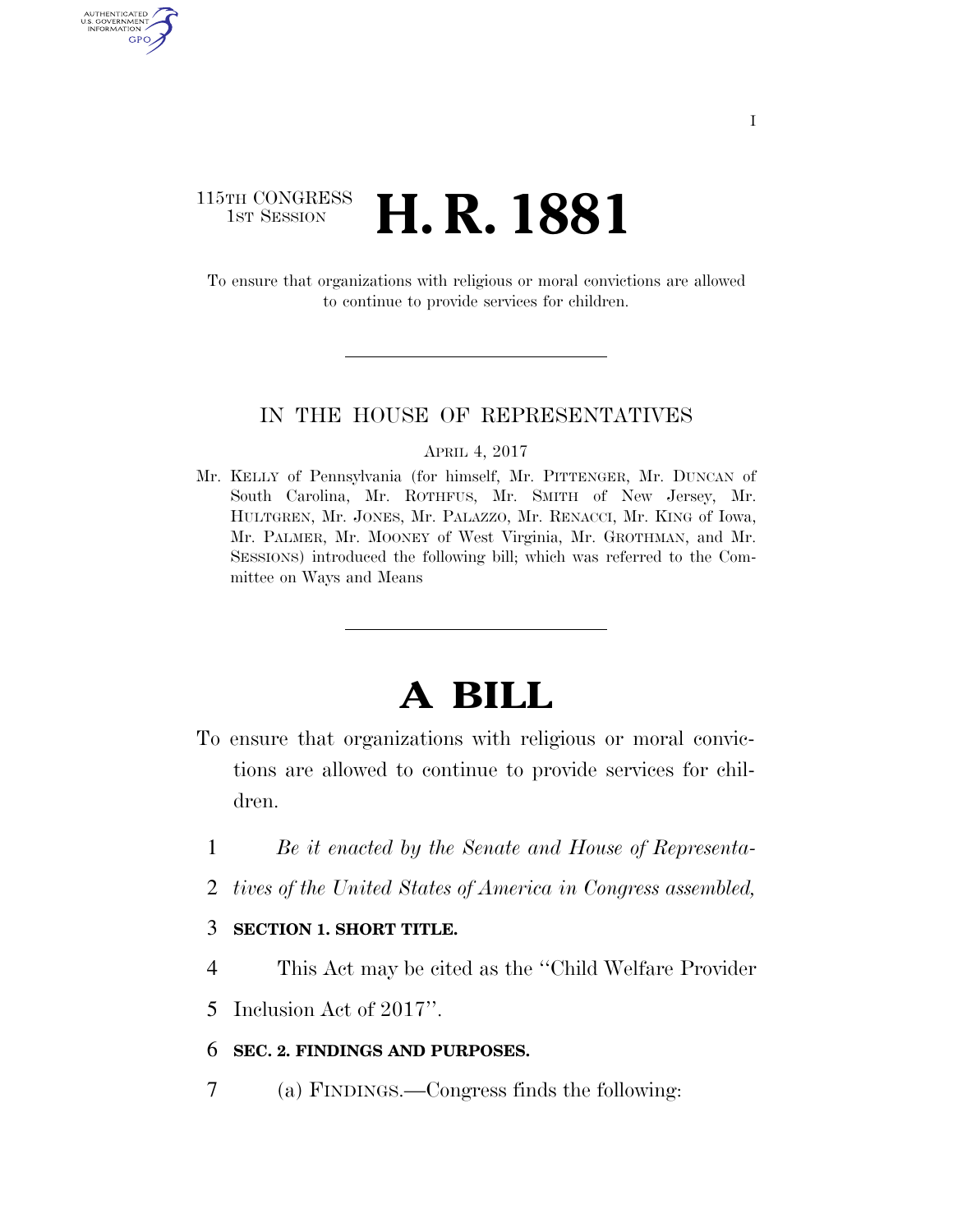| $\mathbf{1}$   | (1) Child welfare service providers, both individ-      |
|----------------|---------------------------------------------------------|
| $\overline{2}$ | uals and organizations, have the inherent, funda-       |
| 3              | mental, and inalienable right to free exercise of reli- |
| $\overline{4}$ | gion protected by the United States Constitution.       |
| 5              | $(2)$ The right to free exercise of religion for        |
| 6              | child welfare service providers includes the freedom    |
| 7              | to refrain from conduct that conflicts with their sin-  |
| 8              | cerely held religious beliefs.                          |
| 9              | Most States provide government-funded<br><b>(3)</b>     |
| 10             | child welfare services through various charitable, re-  |
| 11             | ligious, and private organizations.                     |
| 12             | (4) Religious organizations, in particular, have        |
| 13             | a lengthy and distinguished history of providing        |
| 14             | child welfare services that predates government in-     |
| 15             | volvement.                                              |
| 16             | (5) Religious organizations have long been and          |
| 17             | should continue contracting with and receiving          |
| 18             | grants from governmental entities to provide child      |
| 19             | welfare services.                                       |
| 20             | (6) Religious organizations cannot provide cer-         |
| 21             | tain child welfare services, such as foster-care or     |
| 22             | adoption placements, without receiving a government     |
| 23             | contract, grant or license.                             |
| 24             | (7) Religious organizations display particular          |
| 25             | excellence when providing child welfare services.       |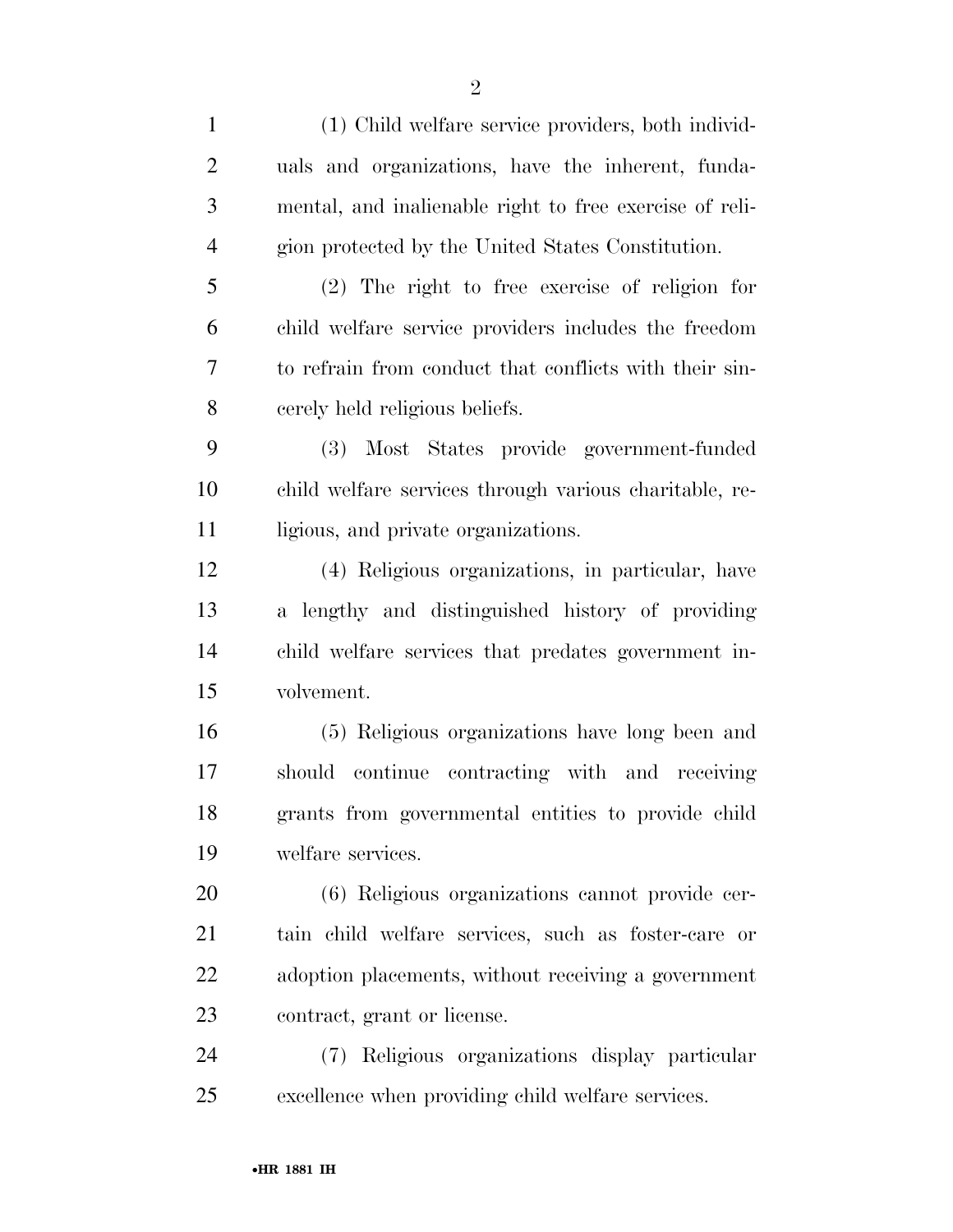(8) Children and families benefit greatly from the child welfare services provided by religious orga-nizations.

 (9) Governmental entities and officials admin- istering federally funded child welfare services in some States, including Massachusetts, California, Il- linois, and the District of Columbia, have refused to contract with religious organizations that are unable, due to sincerely held religious beliefs or moral con- victions, to provide a child welfare service that con- flicts, or under circumstances that conflict, with those beliefs or convictions; and that refusal has forced many religious organizations to end their long and distinguished history of excellence in the provi-sion of child welfare services.

 (10) Ensuring that religious organizations can continue to provide child welfare services will benefit 18 the children and families that receive those federally funded services.

 (11) States also provide government-funded child welfare services through individual child wel- fare service providers with varying religious and moral convictions.

 (12) Many individual child welfare service pro-viders maintain sincerely held religious beliefs or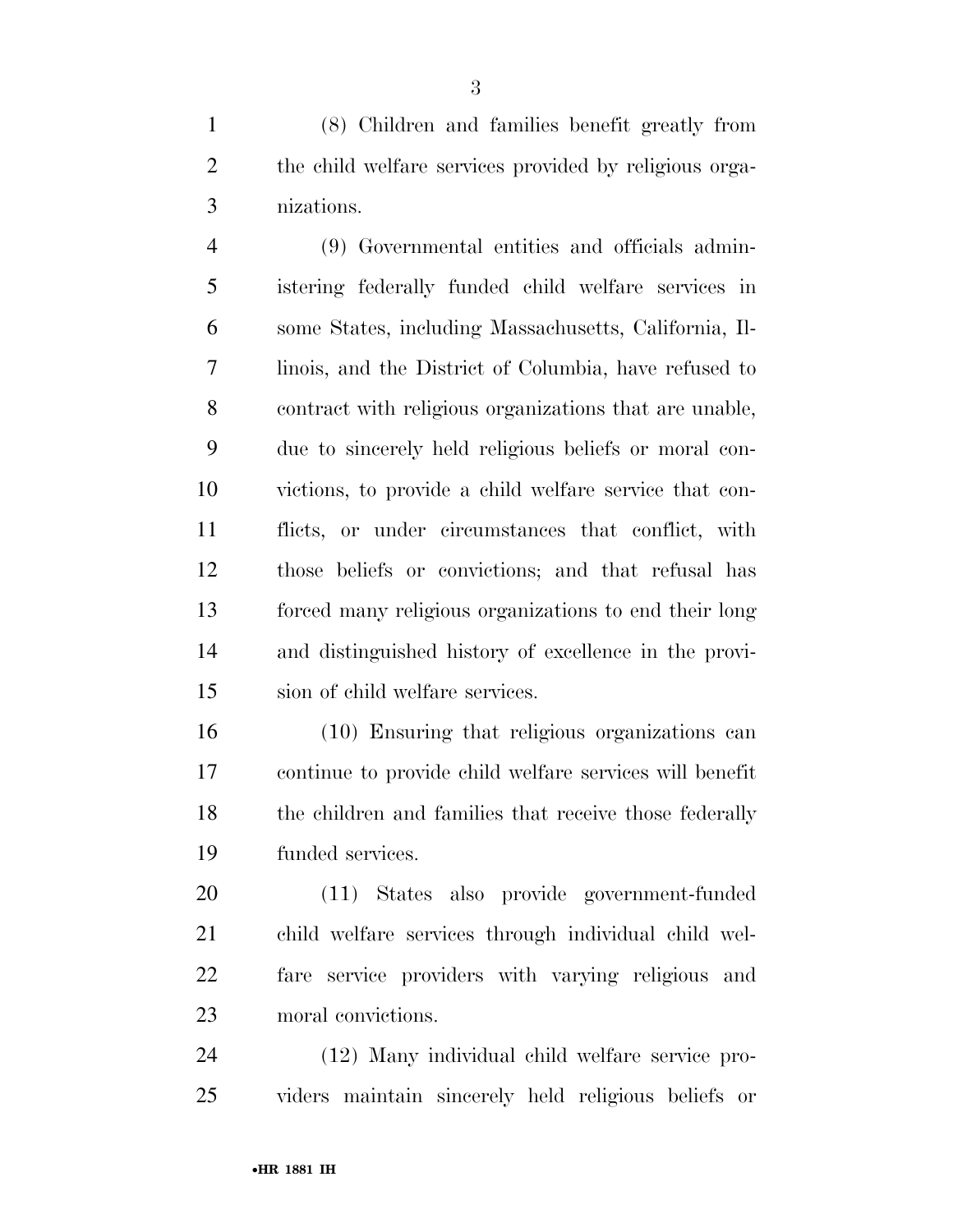moral convictions that relate to their work and should not be forced to choose between their liveli- hood and adherence to those beliefs or convictions. (13) Because governmental entities provide child welfare services through many charitable, reli- gious, and private organizations, each with varying religious beliefs or moral convictions, and through diverse individuals with varying religious beliefs or moral convictions, the religiously impelled inability of some religious organizations or individuals to pro-vide certain services will not have a material effect

 on a person's ability to access federally funded child welfare services.

 (14) The activities of funding and admin- istering these child welfare services substantially af-fect interstate commerce.

 (15) Taking adverse actions against child wel- fare service providers that are unable, due to their sincerely held religious beliefs or moral convictions, to provide certain services (or provide services under certain circumstances) substantially affects inter-state commerce.

 (16) The provisions of this Act are remedial measures that are congruent and proportional to protecting the constitutional rights of child welfare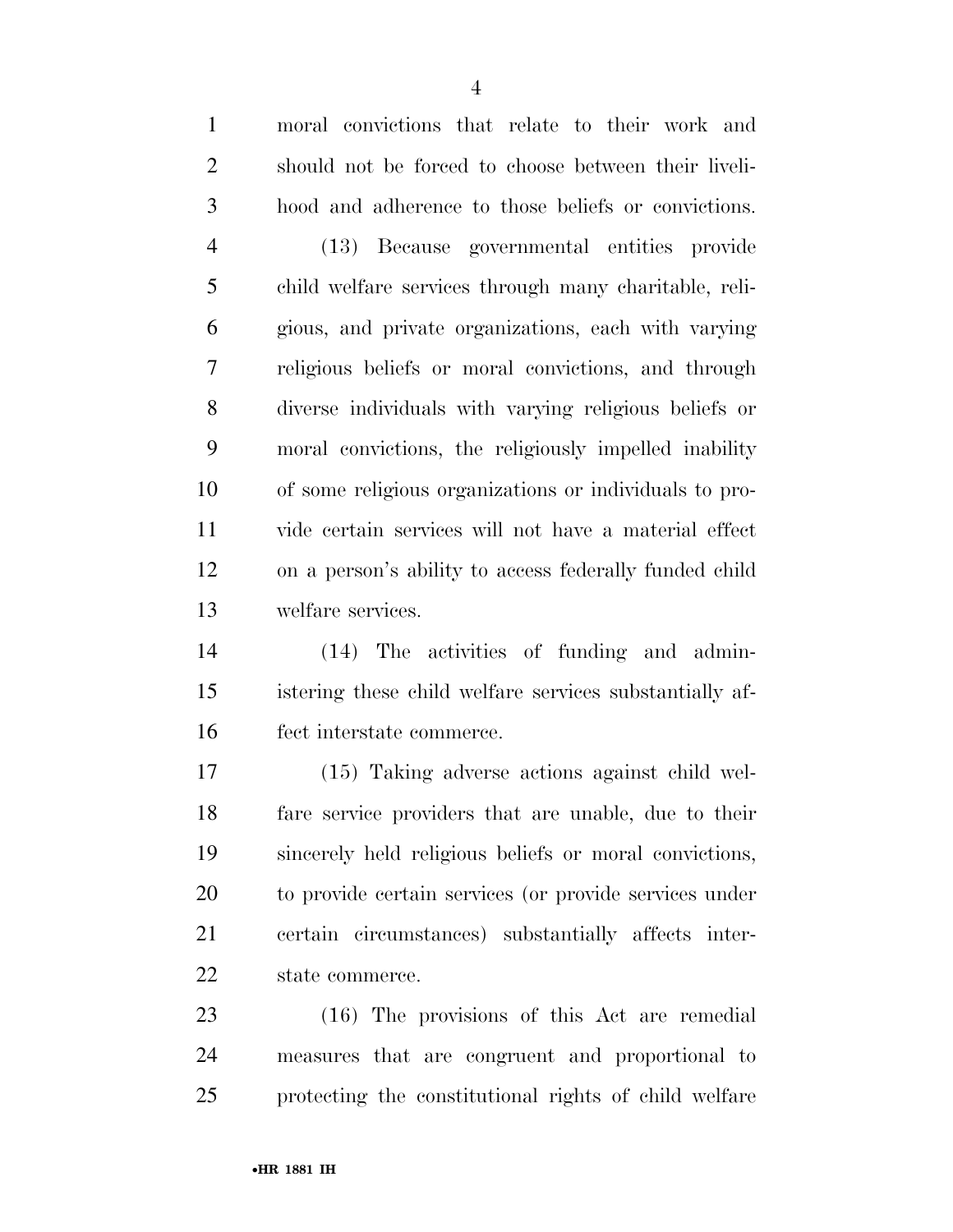service providers guaranteed under the Fourteenth

 Amendment to the United States Constitution. (17) Congress has the authority to pass this Act pursuant to its spending clause power, com- merce clause power, and enforcement power under section 5 of the Fourteenth Amendment to the United States Constitution. (b) PURPOSES.—The purposes of this Act are as fol- lows: (1) To prohibit governmental entities from dis- criminating or taking an adverse action against a child welfare service provider on the basis that the provider declines to provide a child welfare service that conflicts, or under circumstances that conflict, with the sincerely held religious beliefs or moral con- victions of the provider. (2) To protect child welfare service providers' exercise of religion and to ensure that governmental entities will not be able to force those providers, ei- ther directly or indirectly, to discontinue all or some of their child welfare services because they decline to

 provide a child welfare service that conflicts, or under circumstances that conflict, with their sin-cerely held religious beliefs or moral convictions.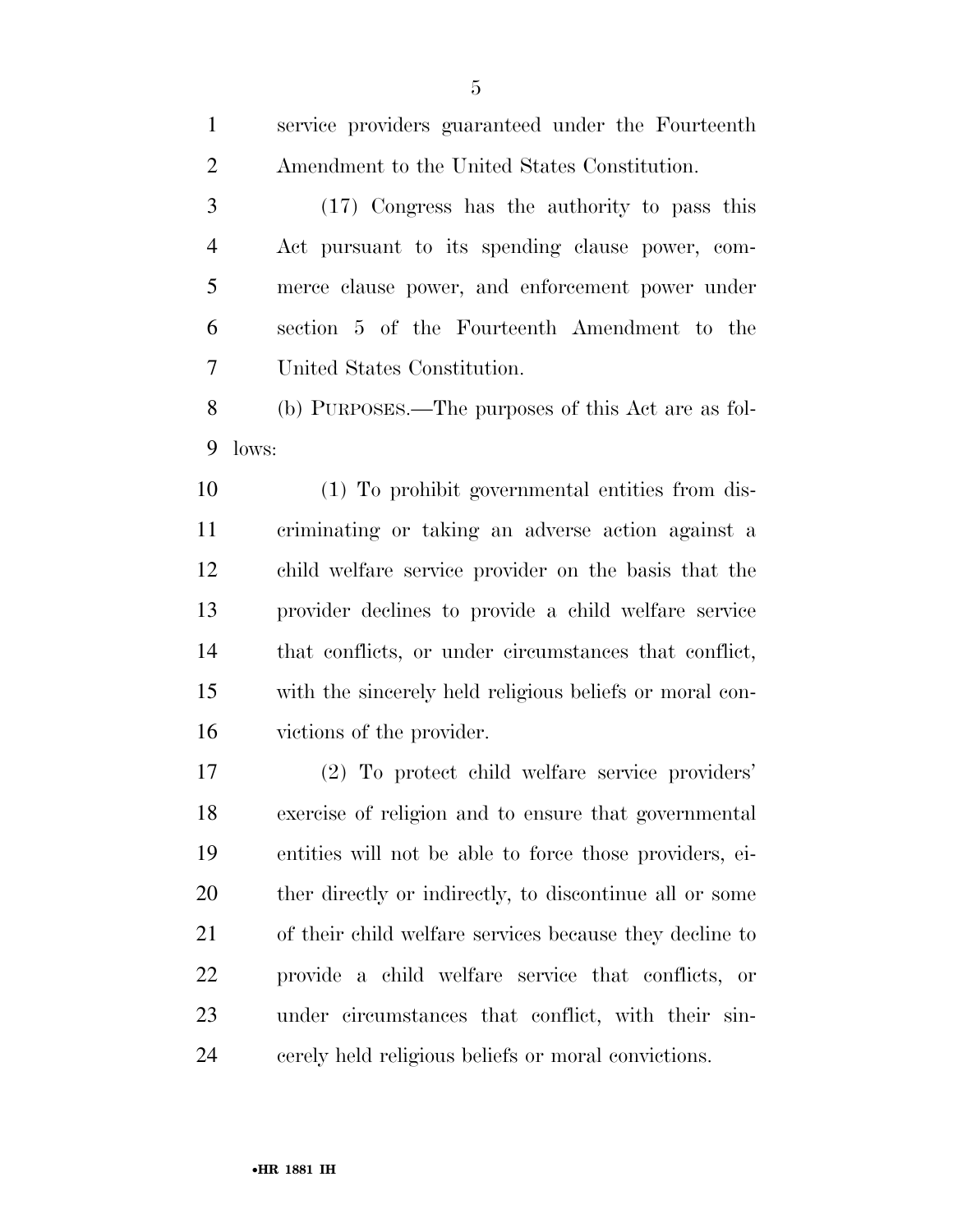(3) To provide relief to child welfare service providers whose rights have been violated.

## **SEC. 3. DISCRIMINATION AND ADVERSE ACTIONS PROHIB-ITED.**

 (a) The Federal Government, and any State that re- ceives Federal funding for any program that provides child welfare services under part B or part E of title IV of the Social Security Act (and any subdivision, office or depart- ment of such State) shall not discriminate or take an ad- verse action against a child welfare service provider on the basis that the provider has declined or will decline to pro- vide, facilitate, or refer for a child welfare service that con- flicts with, or under circumstances that conflict with, the provider's sincerely held religious beliefs or moral convic-tions.

 (b) Subsection (a) does not apply to conduct forbid-den by paragraph (18) of section 471(a) of such Act.

### **SEC. 4. FUNDS WITHHELD FOR VIOLATION.**

 The Secretary of Health and Human Services shall withhold from a State 15 percent of the Federal funds the State receives for a program that provides child wel- fare services under part B or part E of title IV of the Social Security Act if the State violates section 3 when administering or disbursing funds under such program.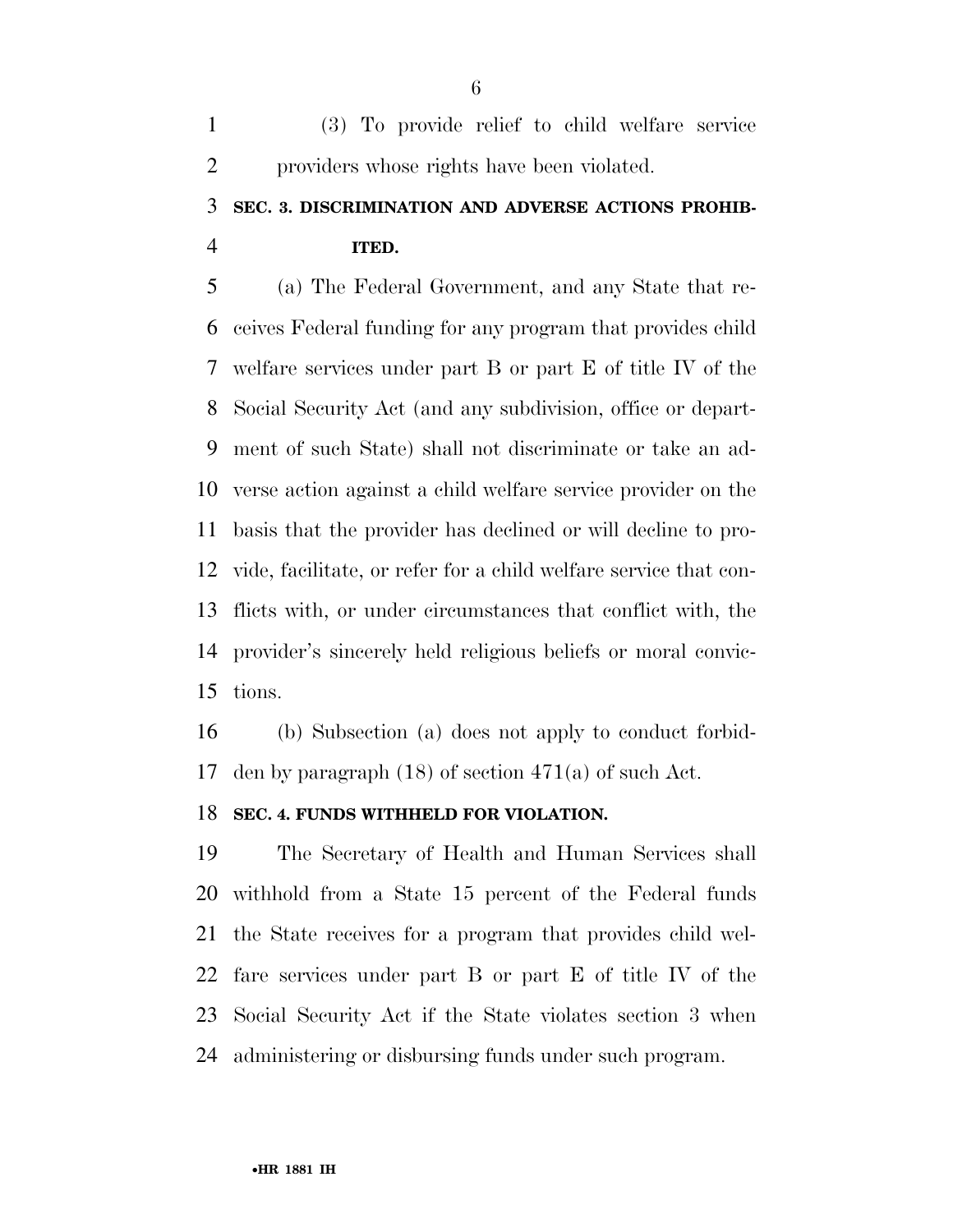**SEC. 5. PRIVATE RIGHT OF ACTION.** 

 (a) A child welfare service provider aggrieved by a violation of section 3 may assert that violation as a claim or defense in a judicial proceeding and obtain all appro- priate relief, including declaratory relief, injunctive relief, and compensatory damages, with respect to that violation.

 (b) A child welfare service provider that prevails in an action by establishing a violation of section 3 is entitled to recover reasonable attorneys' fees and costs.

 (c) By accepting or expending Federal funds in con- nection with a program that provides child welfare services under part B or part E of title IV of the Social Security Act, a State waives its sovereign immunity for any claim or defense that is raised under this section.

### **SEC. 6. SEVERABILITY.**

 If any provision of this Act, or any application of such provision to any person or circumstance, is held to be un- constitutional, the remainder of this Act and the applica- tion of the provision to any other person or circumstance shall not be affected.

### **SEC. 7. EFFECTIVE DATE.**

 (a) The amendments made by this Act shall take ef- fect on the 1st day of the 1st fiscal year beginning on or after the date of the enactment of this Act, and the withholding of funds authorized by section 4 shall apply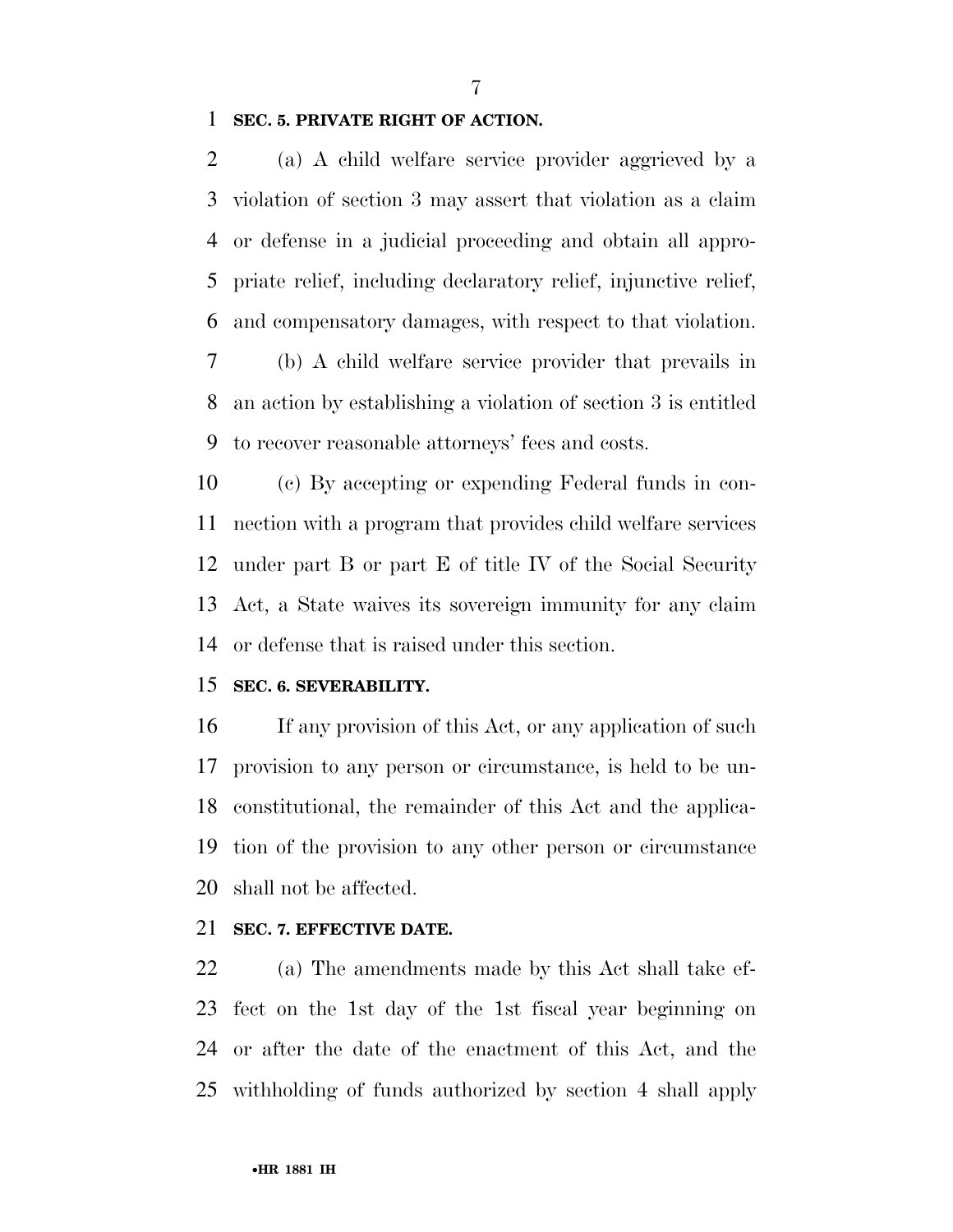to payments under parts B and E of such Act for calendar quarters beginning on or after such date.

 (b) If legislation (other than legislation appropriating funds) is required for a governmental entity to bring itself into compliance with this Act, the governmental entity shall not be regarded as violating this Act before the 1st day of the 1st calendar quarter beginning after the first regular session of the legislative body that begins after the date of the enactment of this Act. For purposes of the preceding sentence, if the governmental entity has a 2- year legislative session, each year of the session is deemed to be a separate regular session.

### **SEC. 8. DEFINITIONS.**

 The following definitions apply throughout this Act: (1) The term ''child welfare service provider'' includes organizations, corporations, groups, entities, or individuals that provide or seek to provide, or that apply for or receive a contract, subcontract, grant, or subgrant for the provision of, child welfare services. The provider need not be engaged exclu- sively in child welfare services to be considered a child welfare service provider.

 (2) The term ''child welfare services'' means so- cial services provided to or on behalf of children, in-cluding assisting abused, neglected, or troubled chil-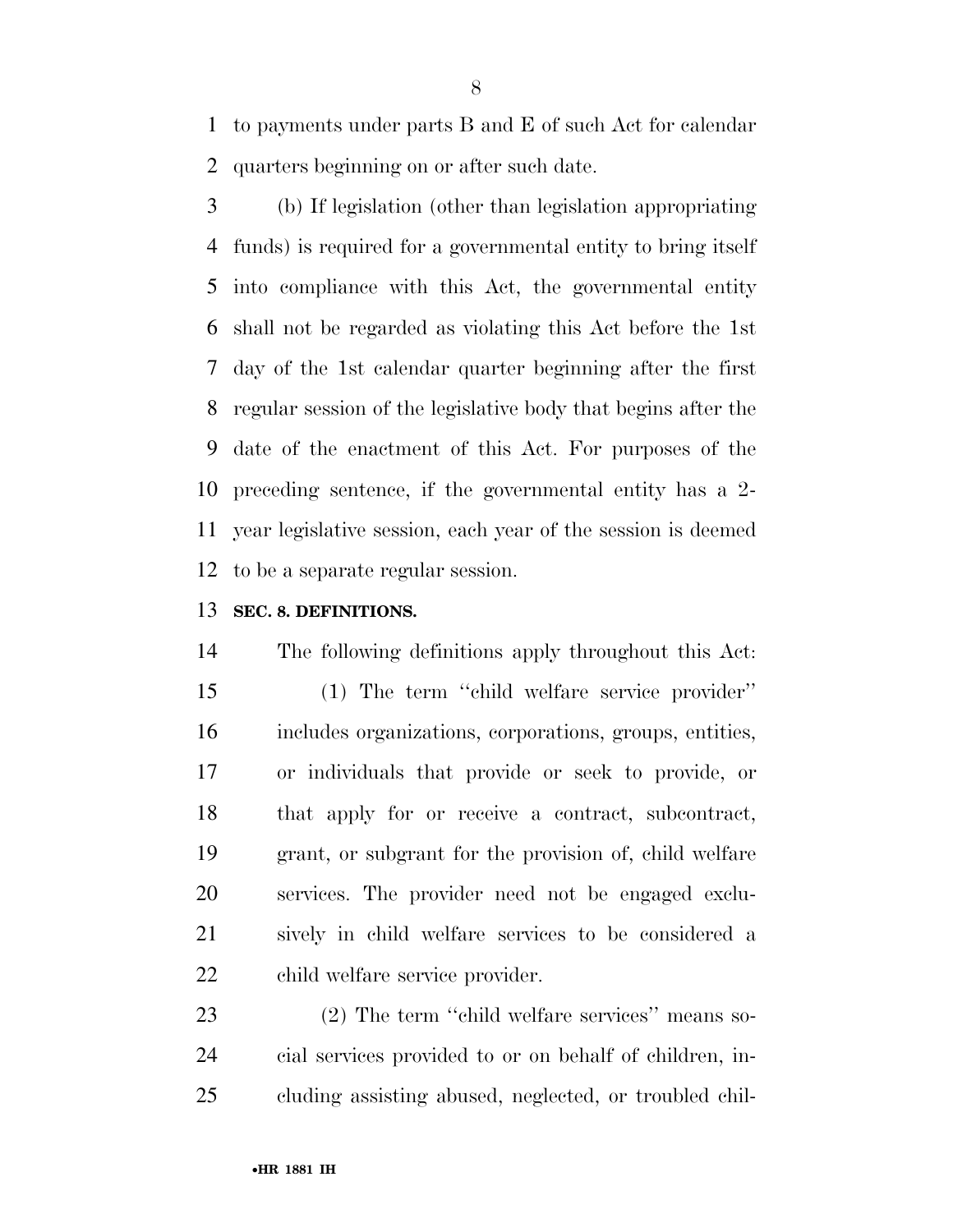| $\mathbf{1}$   | dren, counseling children or parents, promoting fos-    |
|----------------|---------------------------------------------------------|
| $\overline{2}$ | ter parenting, providing foster homes or temporary      |
| 3              | group shelters for children, recruiting foster parents, |
| $\overline{4}$ | placing children in foster homes, licensing foster      |
| 5              | homes, promoting adoption, recruiting adoptive par-     |
| 6              | ents, assisting adoptions, supporting adoptive fami-    |
| 7              | lies, assisting kinship guardianships, assisting kin-   |
| 8              | ship caregivers, providing family preservation serv-    |
| 9              | ices, providing family support services, and providing  |
| 10             | time-limited family reunification services.             |
| 11             | (3) The term "State" includes any of the sev-           |
| 12             | eral States, the District of Columbia, any common-      |
| 13             | wealth, territory or possession of the United States,   |
| 14             | and any political subdivision thereof.                  |
| 15             | $(4)$ The terms "funding", "funded", or "funds"         |
| 16             | include money paid pursuant to a contract, grant,       |
| 17             | voucher, or similar means.                              |
| 18             | (5) The term "adverse action" includes, but is          |
| 19             | not limited to, denying a child welfare service pro-    |
| 20             | vider's application for funding, refusing to renew the  |
| 21             | provider's funding, canceling the provider's funding,   |
| 22             | declining to enter into a contract with the provider,   |
| 23             | refusing to renew a contract with the provider, can-    |
| 24             | celing a contract with the provider, declining to issue |
| 25             | a license to the provider, refusing to renew the pro-   |